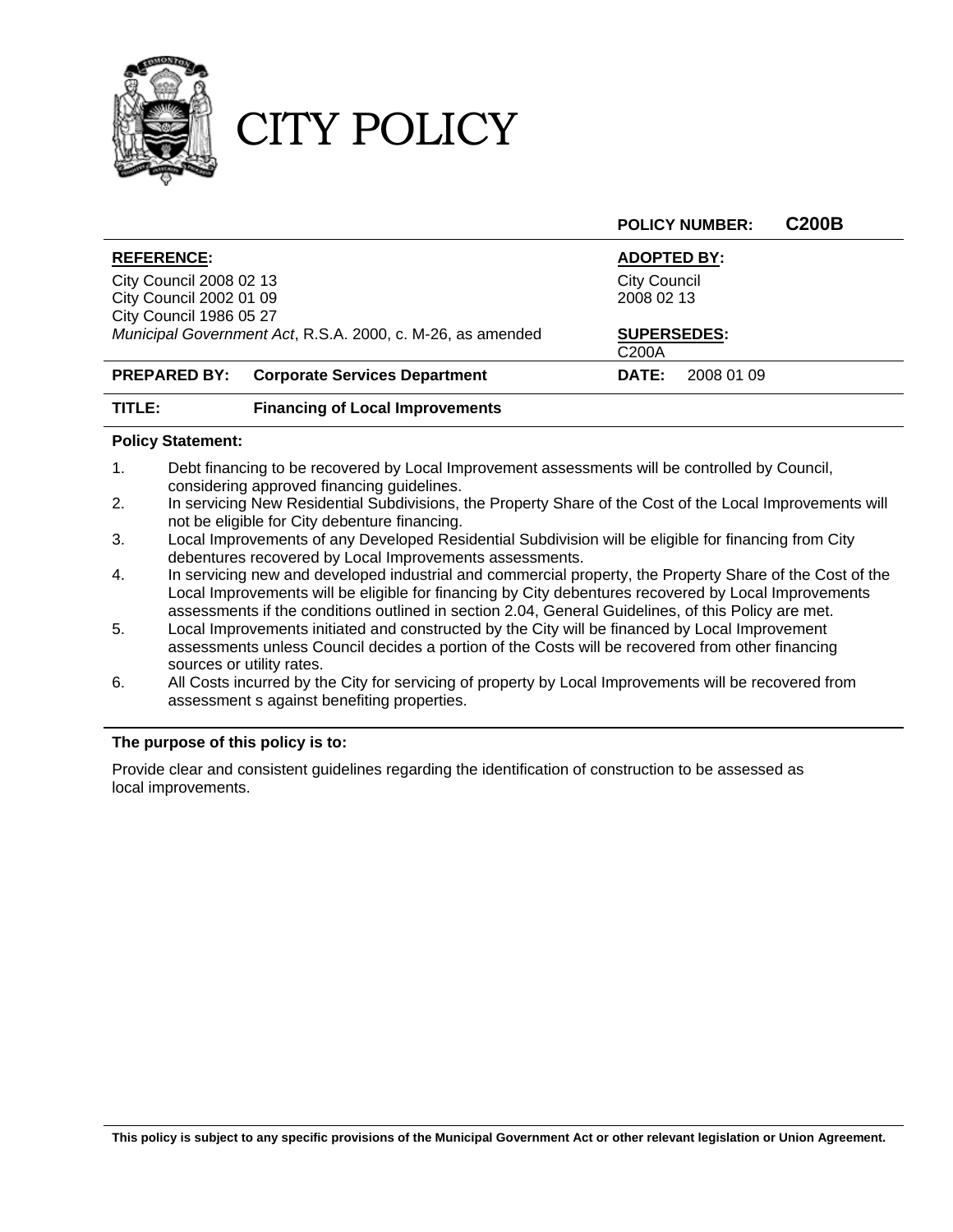## **Financing Criteria**

- 1) No City Local Improvement debentures will be used to finance the developers' share of the Costs of Local Improvements on industrial and commercial property unless the following conditions exist:
	- a) The required financing is within the annual debt financing guidelines approved by Council and in accordance with the *Debt Management Fiscal Policy* C203C, as amended.
	- b) A public need for the development (and related improvements) exists.
- 2) In the case of a Local Improvement that is to be owned by a private landowner, and not the City, a letter of credit may be required by the City of Edmonton in the amount of the projected construction costs regarding the estimated value of the Local Improvement, certified by a contractor.
- 3) In the case of a Local Improvement that is to be owned by a private landowner, and not the City, that property owner may be required to also enter into any other agreements as may be required by the City, to address any issues that are outside the scope of the Local Improvement.
- 4) If the City is to be responsible for the maintenance of the Local Improvement or if the City is the licensee from Alberta Environment, then the construction of the Local Improvement must adhere to the City's design criteria and specifications, including project management which may include the requirement for project management by the City.
- 5) The construction of a Local Improvement will be considered for Local Improvement financing by the City if the work is either undertaken or administered by the City's own staff, or by a private contractor (except as specified in 4 above). In the case of the latter, the City's public tender process must be followed.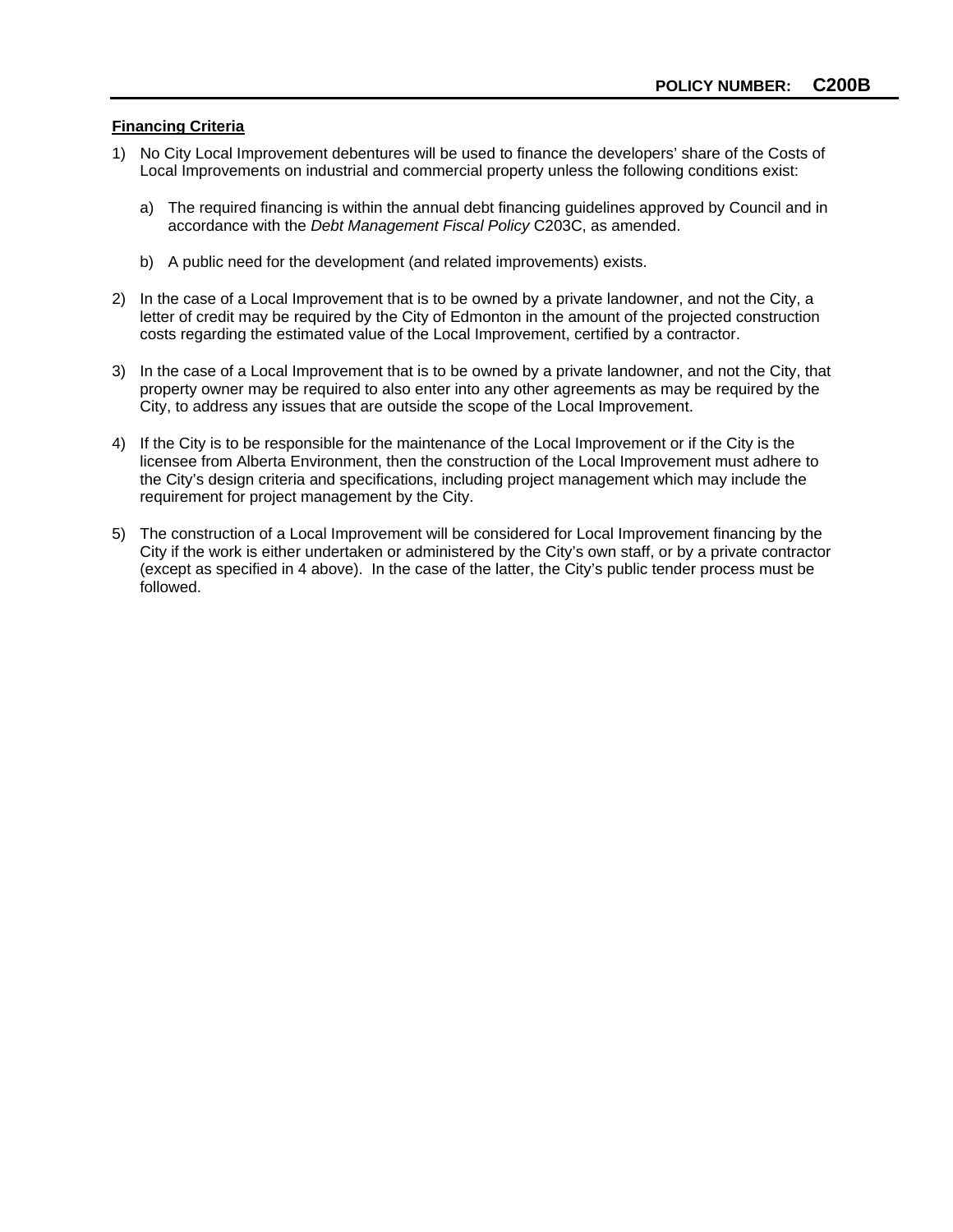

# CITY PROCEDURE

|                   |                                        | <b>POLICY NUMBER:</b>  | C <sub>200</sub> B |
|-------------------|----------------------------------------|------------------------|--------------------|
| <b>AUTHORITY:</b> | City Manager                           | <b>EFFECTIVE DATE:</b> | 2008 02 13         |
| TITLE:            | <b>Financing of Local Improvements</b> |                        |                    |

**PAGE:** 1 of 3

# 1. DEFINITIONS

- 1.01 Benefiting Property: shall mean any property within a defined area that would take or derive a direct or indirect benefit from a Local Improvement
- 1.02 City Share of the Cost: shall mean the portion of the Local Improvement Costs that will be financed directly by the City with no recovery through Local Improvement assessments.
- 1.03 Costs: shall mean the costs of the Local Improvement project and may include those Costs set out in Section 395 of the *Municipal Government Act*, as amended.
- 1.04 Developed Residential Subdivision: shall mean any subdivision (or parcel of land) containing existing residential development previously serviced, which services have been fully depreciated, and any subdivision occurring as a result of a replot process pursuant to the *Municipal Government Act*.
- 1.05 Local Improvement: shall have the meaning set out in the *Municipal Government Act*, as amended.
- 1.06 Local Improvement Committee: shall mean the committee that is responsible for reviewing proposals pursuant to this Policy and determining the amount of City funding available for such proposals. The Local Improvements Committee shall consist of the General Manager of Corporate Services Department and the General Managers of all the Operating Departments or their designates.
- 1.07 New Residential Subdivision: shall mean any residential subdivision (or parcel of land), excluding any subdivision occurring as a result of a replot process pursuant to the *Municipal Government Act*, that
	- (a) has not been previously fully serviced (excluding alley paving); or
	- (b) does not have existing residential development.
- 1.08 Operating Departments: shall mean those City Departments responsible for construction and installation of Local Improvements.
- 1.09 Property Share of the Cost: shall mean the portion of the Local Improvement Costs that will be the responsibility of the property owner as established by the Local Improvement bylaw.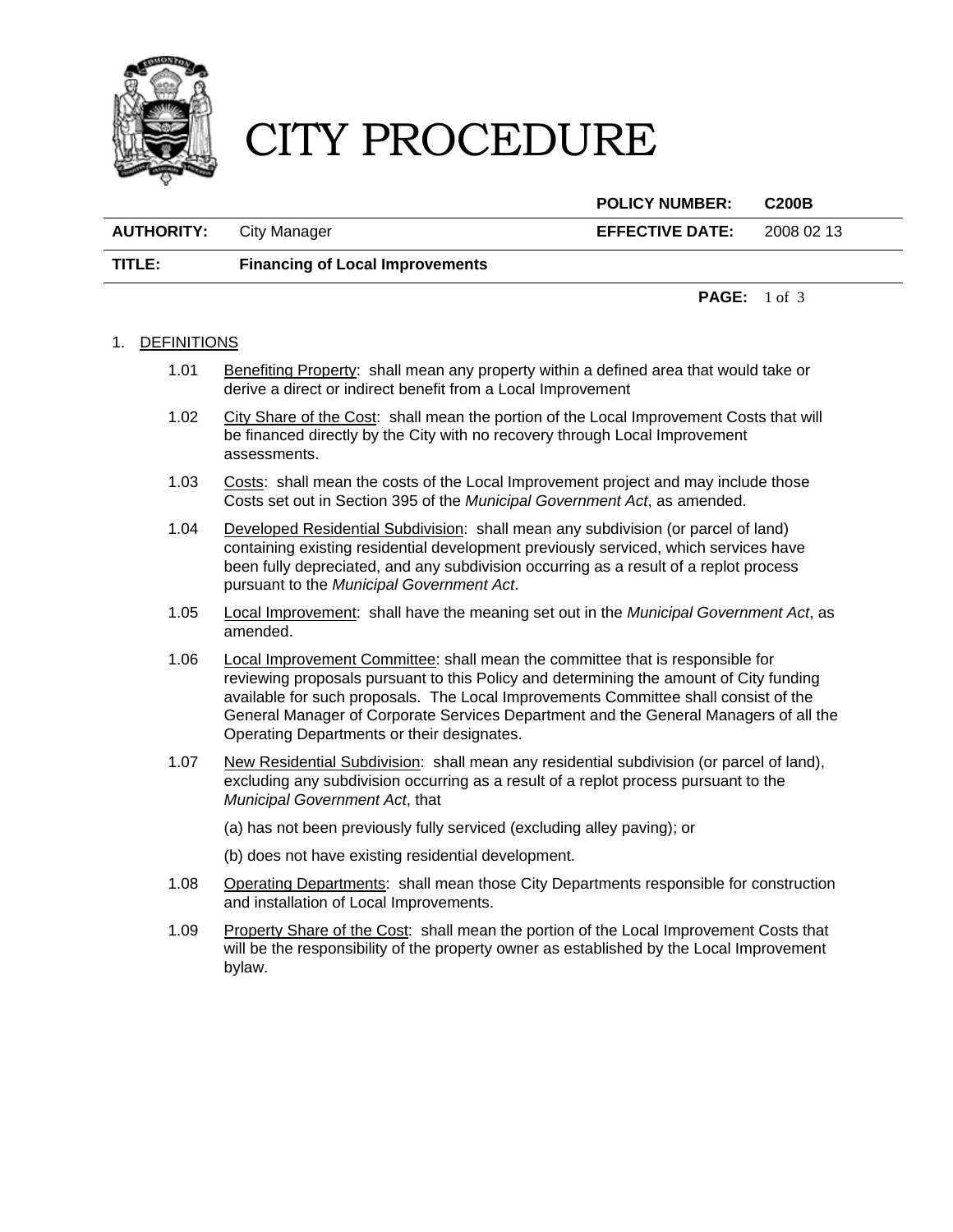

# CITY PROCEDURE

|                   |                                        | <b>POLICY NUMBER:</b>          | C200B      |
|-------------------|----------------------------------------|--------------------------------|------------|
| <b>AUTHORITY:</b> | City Manager                           | <b>EFFECTIVE DATE:</b>         | 2008 02 13 |
| TITLE:            | <b>Financing of Local Improvements</b> |                                |            |
|                   |                                        | <b>PAGE:</b> $2 \text{ of } 3$ |            |

## 2. PROCEDURES

- 2.01 Operating Departments will maintain and update specific Local Improvement departmental policies pertaining to the construction of Local Improvements.
- 2.02 The procedures to be followed with Operating Departments in the day-to-day implementation of this Policy will be incorporated into appropriate instructions developed and authorized by each responsible General Manager.
- 2.03 The procedure to be followed for the preparation of annual debt financing guidelines for City financing of Local Improvements will be done in accordance with the Debt Management Fiscal Policy C203C and as follows:
	- a) The General Manager of the Corporate Services Department or their designate will, on an as-required basis, convene the Local Improvement Committee, or a similarly mandated Committee, comprising the General Manager of the Corporate Services Department and the General Managers of all the Operating Department or their designates.
	- b) To the Local Improvement Committee, the representative of the Planning and Development Department will bring information to permit the Local Improvements Committee to determine an approximate amount of City funding which will be needed for each Operating Department to provide the City Share of the Cost of the Local Improvements in developed residential subdivisions and in industrial and commercial areas in each of the next five years.
	- c) To the Local Improvement Committee, the representatives of the other Operating Departments will bring information to permit the Local Improvement Committee to determine the approximate amount of City funding which will be needed to provide the City Share of the Cost of Local Improvements in Developed Residential Subdivisions and in industrial and commercial areas in each of the next five years.
	- d) To the Local Improvement Committee, the representative of the Corporate Services Department will bring information to permit the Local Improvement Committee to determine the approximate amount and terms of the City Share of the Cost of the Local Improvement funding which can be provided to Local Improvements so as to not affect the City's credit rating in each of the next five years.
	- e) The Local Improvement Committee will evaluate the information provided and recommend the guidelines for financing of Local Improvements to the City Manger. Such guidelines shall comprise the amounts each Operating Department may budget for City Share of the Cost of the Local Improvements in each of the next five years.